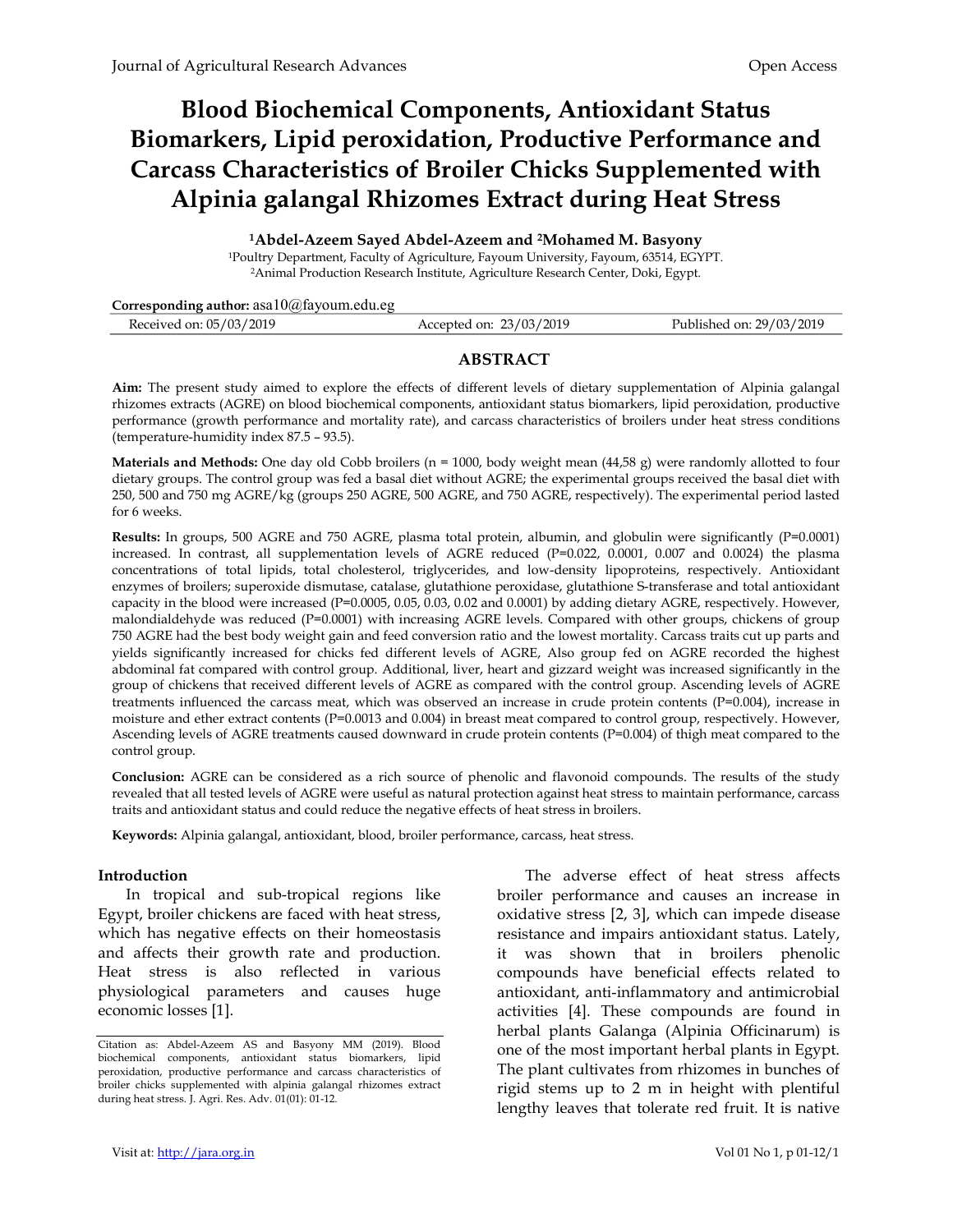to Indonesia and South Asia, and cultivated in Malaysia, Laos, Thailand, and Egypt.

Alpinia Officinarum is the galanga consumed the majority in cooking. Alpiniagalanga rhizome comprises the flavonolgalangin [5]. The rhizome comprises oil, called galangol that upon partial percolation produces cineol, which has therapeutic properties, eugenol and pinene [6]. Galanga rhizome contains approximately 50% carbohydrates, 3-6% crude fiber, and ash, 9% protein and free amino acids, and 6-8 % fatty acids and triglycerides (on dry matter basis) depending on variety, geography, and climatic conditions [7]. Galanga rhizome extract (AGRE) contains a number of volatile oil ranged about 48% methyl cinnamate, 20-30% cineole, α-pinene, β-pinene and camphor [8, 9] phenylpropanoids [10], diarylheptanoids, and Flavonoids [11, 12] have been reported so far. However, as one of the important secondary metabolites and bioactive substances in the plant, total polyphenols from galanga rhizomes was up to 13.43 mg/g under this condition as ethanol concentration 60%, extraction time 1.0 h, extraction temperature 30 C o and ratio of liquid to material 15:1[13]. These components considered are powerful free radical scavengers [14]. Galanga rhizome extract is rich in β-Sitostero, l Diarabinoside [15], βsitosteroldiglucosylcaprate[16].

Galangoflavonoside, and 1-Acetoxychavicol acetate [17].The rhizome also contains flavonoids, some of which have been identified as kaemperol, kaempferide, galangin, and alpinin. So, it is considered as a better source of antioxidative constituents than another herbs plant [18]. Jammu Ginger, Curcuma, and Turmeric have been used as natural antioxidants and had positive effects on the performance of broiler chickens [19]. Therefore, Galanga rhizome extract could be attractive antioxidants and new sources of antioxidant for animal nutrition [20].

The objective of this study was to assess the effect of dietary supplementation of AGRE as a natural antioxidant on biochemical components of the blood, biomarkers of antioxidant status, lipid peroxidation, productive performance (growth performance and mortality rate), and carcass characteristics of broilers under heat stress conditions, in order to overcome the negative effects of heat stress.

# Materials and Methods

## Experimental design:

One thousand unsexed one-day old Cobb commercial broilers were wing-banded, weighed and randomly distributed into four experimental groups (n = 250 in each group) in a simple randomized design experiment. The control group was fed a diet without AGRE; the experimental groups were fed the same diet with 250, 500 and 750 mg AGRE/Kg (groups 250 AGRE, 500 AGRE, and 750 AGRE, respectively). The experimental period lasted for 6 weeks (from one day to 42 days of age).

# Experimental animals, housing and feed:

All chicks were reared under similar environmental, hygienic and managerial conditions on four pens  $(1.5 \text{ m} \times 2 \text{ m})$  during starting and growing periods (0-3 and 3-6 weeks of age) under a 22: 2 h light–dark cycle. All chickens were fed crumble feed ad libitum. Feed ingredients and chemical composition of the experimental diet are shown in Table 1. The experimental diets were pelleted and formulated to meet the recommended nutrient requirements of broiler chickens according to [21]. AGRE levels (250, 500 and 750 mg) were pre-mixed with 10 kg of each diet and successively mixed into the remaining diet to obtain the homogenous inclusion level. Chickens were reared in a wellventilated building; fresh water was automatically available all the time by stainless steel nipples fixed in each cage. In accordance with the traditional program used for broilers, the chicks were vaccinated versus prevalent broiler diseases. During the experimental period (June−July 2018), in the house, the minimum and maximum temperatures, the relative humidity, and the temperature-humidity index ranged 26.5–33.5°C, 62–75% and 87.5–93.5, respectively. That means, during the whole experimental period broilers were under severe heat stress as described by the Livestock and Poultry Heat Stress Indices [22].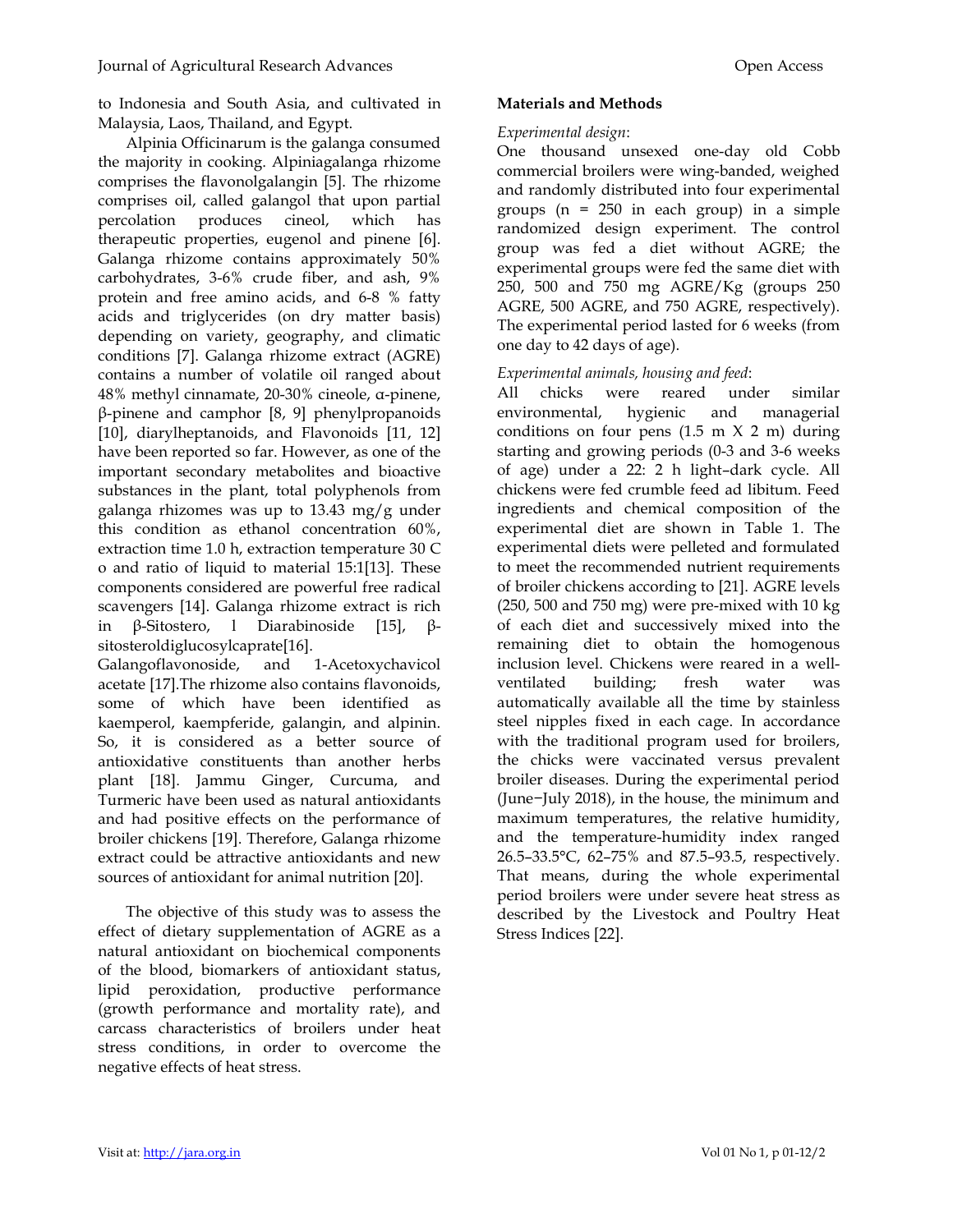Table (1): Feed ingredients and chemical composition of the experimental diet (% DM basis)

| Ingredients                  | Diets Composition %                |                                   |  |  |
|------------------------------|------------------------------------|-----------------------------------|--|--|
|                              | <b>Starter Diets</b><br>$(0-21 d)$ | <b>Grower Diets</b><br>$(22-42d)$ |  |  |
| Yellow corn                  | 62.9                               | 67                                |  |  |
| Wheat bran                   | 2.2                                | 2.31                              |  |  |
| Soybean meal (48%)           | 15.5                               | 12                                |  |  |
| Corn gluten (60%)            | 13.3                               | 12.5                              |  |  |
| Fish meal (72%)              | 0.8                                | 0.8                               |  |  |
| Meat meal (50%)              | 2.1                                | 2.1                               |  |  |
| Calcium Carbonate            | 1.1                                | 1.3                               |  |  |
| Dicalcium Phosphate          | 1                                  | 1                                 |  |  |
| Premix*                      | 0.3                                | 0.3                               |  |  |
| Alpinia galangal             | $\theta$                           | $\theta$                          |  |  |
| Table Salt (NaCl)            | 0.3                                | 0.24                              |  |  |
| D L.Methionine               | 0.1                                | 0.04                              |  |  |
| L. Lysine                    | 0.3                                | 0.31                              |  |  |
| Coxistate                    | 0.1                                | 0.1                               |  |  |
| Total                        | 100                                | 100                               |  |  |
|                              | Calculated chemical composition    |                                   |  |  |
| %<br>Crude protein           | 22.65                              | 20.00                             |  |  |
| ME $k$ cal $/kg$             | 3070                               | 3150                              |  |  |
| <b>Ether Extract</b><br>$\%$ | 3.42                               | 3.61                              |  |  |
| Crude fiber<br>$\%$          | 2.53                               | 2.69                              |  |  |
| Calcium<br>%                 | 1.09                               | 1.10                              |  |  |
| P. (available)<br>%          | 0.46                               | 0.47                              |  |  |
| $\%$<br>Lysine               | 1.06                               | 1.00                              |  |  |
| Methionine+cysteine%         | 0.82                               | 0.77                              |  |  |

\*Provided the following per kg of diet:Vit. A, 1200 IU; Vit.D. 3000 IU; Vit.E, 100 IU; Vit.C, 3 mg; Vit. K, 4 mg; VitB1, 3 mg; Vit B2, 3 mg; Vit B6, 5 mg; Vit B12, 0.03 mg; Bantothinic acid, 15 mg; Folic acid, 2 mg; Biotin, 0.20 mg; Cobalt, 0.05 mg; Copper, 10 mg; Iodin, 50 mg; Manganese, 90 mg; Selenium, 0.20 mg and Zinc, 70 mg.

# Preparation of Alpinia galangal rhizome extract:

Galanga plants were obtained from different regions which were grown in El-Wahat El-Bahariya, Egypt. The humidity of Galanga rhizome was reduced by sun-drying to 9-10%, and then ground by a hammer mill and kept for subsequent processing. The seeds were ground by a hammer mill to obtain a fine powder. Dry seed powder was extracted in batches of 10 g with 100 ml ethanol (70%) for 24 h at room temperature. The extract was centrifuged at 1500 g for 20 min and filtered, and then GSE was obtained as a lyophilized powder by freezedrying and stored at 4°C until the assay according to [23]. Chemical analysis of galanga (Alpinia Officinarum) rhizome extract was detected in Table 2.

Table (2): Phenolic and flavonoids compounds of Alpinia galangal rhizomes extract

| σ.<br>ō                |           |       |                        |            |       |
|------------------------|-----------|-------|------------------------|------------|-------|
| Phenolic               | Contents  |       | Flavonoid              | Contents(M |       |
| Compounds <sup>a</sup> | (MG/100G) |       | Compounds <sup>t</sup> | G/100G     |       |
|                        | %         |       |                        | %          |       |
| 1,8-cineole            | 15.3      | 34.7  | Rutin                  | 141.1      | 2.3   |
| a-fenchyl              | 5.71      | 12.5  | Rosmarinic             | 196.1      | 3.79  |
| acetate                |           |       | acid                   |            |       |
| a-terpineol            | 20.02     | 4.24  | Ouercitrin             | 553.5      | 23.58 |
| Catechin               | 5.9       | 3.81  | Ouercetin              | 679.5      | 32.6  |
| p-Coumaric             | 0.21      | 0.29  | Naringinin             | 921.5      | 34.8  |
| acid                   |           |       |                        |            |       |
| Myricetin              | 1.5       | 2.16  | Hespertin              | 131.2      | 0.87  |
| Chavicolllylph         | 25.74     | 30.02 | Kaempferol             | 239.7      | 1.01  |
| enol)                  |           |       |                        |            |       |
| Methyl                 | 8.76      | 1.68  | Apigenin               | 44.9       | 1.05  |
| eugenol                |           |       |                        |            |       |
| Eugenol                | 4.35      | 3.5   | Total                  | 13.6       | 100   |
| $\beta$ -pinene        | 1         | 7.1   |                        |            |       |
| Total phenolic         | 35.39     | 100   |                        |            |       |

Notes: <sup>a</sup>analyzed according to [37]; <sup>b</sup>analyzed according to [36].

Blood samples and determination of biochemical parameters:

For determining blood biochemical components, blood samples (5 ml from each chick) were collected during slaughter. Plasma was separated from blood by centrifugation at 1000 x g for 20 min and stored at −20°C till assayed. Plasma total protein, albumin, glucose, total cholesterol, lowdensity lipoprotein (LDL) and high-density lipoprotein (HDL), triglycerides and total lipids were measured by a spectrophotometer (Spectronic 21 DUSA) using commercial diagnostic kits (Combination, Pasteur Lap.) according to the manufacturers' instructions. Total protein was determined according to [25]. Albumin was determined according to the method of [26]. Plasma globulin concentration was calculated by the difference between total protein and albumin, the albumin/globulin ratio was calculated. Glucose was determined according to [27]. Plasma cholesterol, LDL- and HDL-cholesterol were determined according to the method of [28]. Triglycerides were determined according to [29]. Total lipids were determined according to the method described by [30].

## Biomarkers of antioxidant status and lipid peroxidation:

Blood plasma malondialdehyde (MDA) and glutathione peroxidase (GPx) activity were assayed using the method of [31]. Superoxide dismutase (SOD) activity was assayed according to [32]. Total antioxidant capacity (T-AOC) was determined according to [33], glutathione S-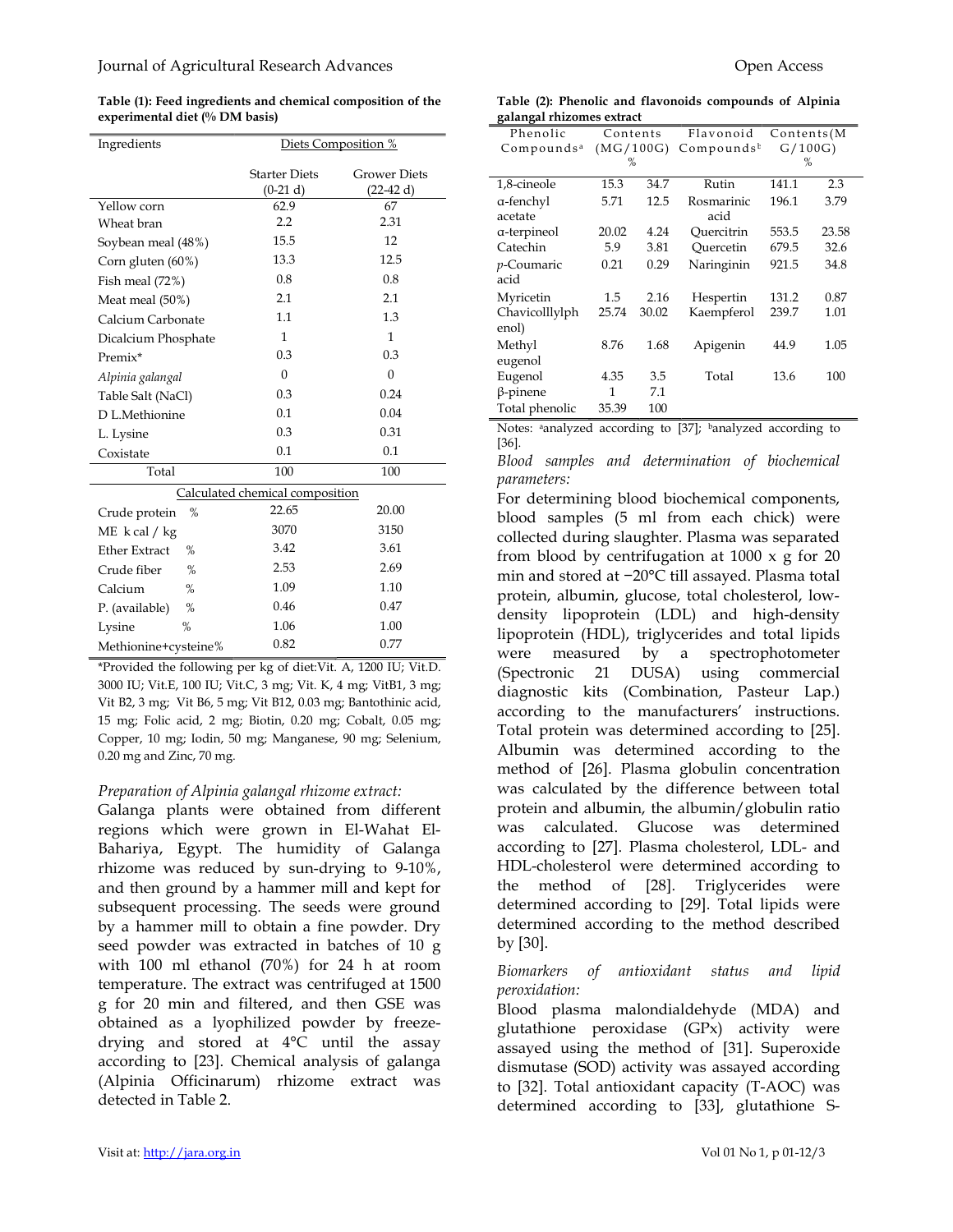transferase (GST) by [34] and catalase (CAT) activity was measured according to [35].

## Slaughtering and carcass traits:

On day 42, fifty chicks were randomly selected from each pen, fasted for 12 hr before slaughtering, weighed and manually slaughtered. Carcass weight (dressing, breast, thigh, empty gizzard, liver, abdominal fat, heart) were calculated as a percentage of live body weight. Chemical analysis of meat was done according to [24] and the values were expressed on a DM basis.

# Chemical analysis:

Chemical analysis of feeds was performed as recommended by [24] for determining moisture (Method 934.01), crude protein (CP, Method 942.05), ether extract (EE, Method 920.39), ash (Method 942.05), crude fibre (CF, Method 973.18), phosphorus (Method 965.17) and calcium (Method 927.02). The fractions of phenolic compounds, flavonoid compounds and scavenging activity of 2,2-diphenyl-1 picrylhydrazyl (DPPH) of the extract of galanga (Alpiniaofficinarum) rhizome extract were determined in the Micro analysis Lab., Food Technology Research Institute, Egypt by A highperformance liquid chromatographic (HPLC). Flavonoid compounds were determined by HPLC according to the method of [36], while phenolic compounds were determined by HPLC according to [37] as shown in Table 2.

The antioxidant activity of red AGRE was based on its scavenging activity to the stable DPPH free radical, which was determined mainly by the method described by [38]. The contents of phenolic and flavonoid compounds in the AGRE used in the present study are presented in Table 2. Furthermore, AGRE contained 35.39% total phenols, 13.6%, and total flavonoids. The scavenging activities of DPPH in AGRE amounted to 51.4%, 62.2% and 68.4% at concentrations of 25, 50 and 75 mg/kg, respectively.

## Statistical analysis:

Data were statistically analyzed using the general linear model of SAS [39] as a completely randomized design. Differences among treatment means were estimated by Duncan's multiple range test [40]. Statement of statistical significance was based on  $(p<0.05)$ .

## Results

#### Plasma biochemical components

Data of plasma biochemical components showed that the concentration of plasma total protein, albumin, and globulin of groups 500 AGRE and 750 AGRE were (P=0.0001) higher than of the control group and group 250 AGRE (Table 3). However, there were no significant differences among the experimental groups regarding the albumin/globulin ratio and the concentration of plasma glucose. Plasma total lipids, cholesterol and triglycerides levels were (P=0.022, 0.0001 and0.007) decreased with increasing dietary levels of AGRE. Plasma HDL level was observed to decrease numerically by supplementing different levels of AGRE, but this effect was not significant. However, the concentration of LDL decreased (P=0.0024) with increasing dietary AGRE levels.

Table (3): Effect of Alpiniagalanga rhizome extract on plasma biochemical components of broiler

| <b>ITEMS</b>                    |                    | EXPERIMENTAL DIET  |                     | SEM <sup>4</sup> P-VALUE |       |        |
|---------------------------------|--------------------|--------------------|---------------------|--------------------------|-------|--------|
|                                 | Control            | 250                | 500                 | 750                      |       |        |
|                                 |                    | AGRE <sup>1</sup>  | AGRE <sup>2</sup>   | AGRE <sup>3</sup>        |       |        |
| Total                           | 2.71 <sup>b</sup>  | 2.79 <sup>b</sup>  | 3.35 <sup>a</sup>   | 3.47a                    | 0.16  | 0.0001 |
| protein                         |                    |                    |                     |                          |       |        |
| (g/dl)                          |                    |                    |                     |                          |       |        |
| Albumin                         | 1.48 <sup>b</sup>  | 1.54 <sup>b</sup>  | 1.97a               | 2.0 <sup>a</sup>         | 0.10  | 0.0001 |
| (g/dl)                          |                    |                    |                     |                          |       |        |
| Globulin                        | 1.23 <sup>b</sup>  | 1.25 <sup>b</sup>  | 1.38 <sup>a</sup>   | 1.47a                    | 0.05  | 0.0001 |
| (g/dl)                          |                    |                    |                     |                          |       |        |
| Albumin/gl                      | 1.2                | 1.23               | 1.42                | 1.36                     | 0.09  | 0.147  |
| obulin ratio                    |                    |                    |                     |                          |       |        |
| Glucose                         | 178.23             | 177.12             | 177.26              | 176.2                    | 3.56  | 0.439  |
| (mg/dl)                         | 4.233a             | 3.865ab            | 3.714 <sup>b</sup>  | 3.677b                   | 0.13  | 0.022  |
| Total lipids<br>(mg/dl)         |                    |                    |                     |                          |       |        |
| Total                           | 88.47 <sup>a</sup> | 83.01 <sup>b</sup> | 81.91 <sup>bc</sup> | 80.84c                   | 1.57  | 0.0001 |
| cholesterol                     |                    |                    |                     |                          |       |        |
| (mg/dl)                         |                    |                    |                     |                          |       |        |
| Triglyceride 23.78 <sup>a</sup> |                    | 20.19b             | 20.17b              | 20.19b                   | 0.16  | 0.007  |
| $s$ (mg/dl)                     |                    |                    |                     |                          |       |        |
| High-                           | 91.1               | 89.07              | 90.19               | 87.45                    | 3.24  | 0.842  |
| density                         |                    |                    |                     |                          |       |        |
| lipoprotein                     |                    |                    |                     |                          |       |        |
| (mg/dl)                         |                    |                    |                     |                          |       |        |
| $Iow-$                          | 50.09a             | 45.31 <sup>b</sup> | 45.26 <sup>b</sup>  | 43.12c                   | 0.001 | 0.0024 |
| density                         |                    |                    |                     |                          |       |        |
| lipoprotein                     |                    |                    |                     |                          |       |        |
| (mg/dl)                         |                    |                    |                     |                          |       |        |

Notes<sup>1</sup>250 AGRE, 250 mg AGRE/Kg diet; <sup>2</sup>500 AGRE, 500 mg AGRE/Kg diet; <sup>3</sup>750 AGRE, 750 mg AGRE/Kg diet; <sup>4</sup>SEM, standard error of the mean.

a<sup>-c</sup> Means in a row not sharing the same superscript differ significantly ( $p \leq 0.05$ ).

## Biomarkers of antioxidant status

The effects of different levels of AGRE on blood antioxidant constituents of chickens are presented in Table 4. A significant, dose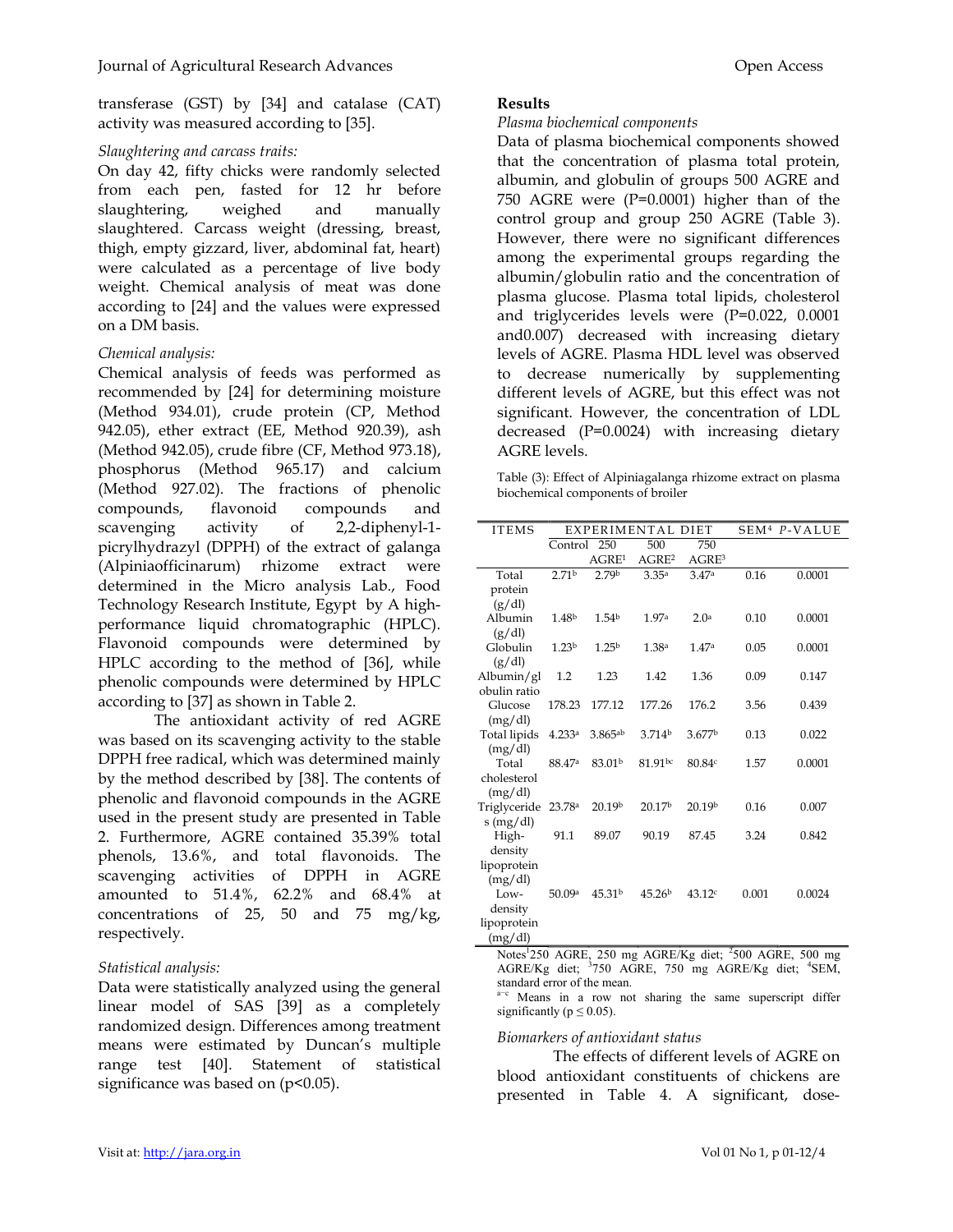dependent decrease (P=0.001) of plasma MDA was observed in broilers fed diets supplemented with AGRE. An opposite effect was noticed regarding T-AOC, SOD, CAT, GPx, and GST, where the values were (P=0.0005, 0.05, 0.03, 0.02 and 0.0001) increased with increasing AGRE levels, respectively. As MDA is present in lipoproteins, this blood constituent decreased with increasing dietary AGRE level like other lipids, cholesterol, and triglycerides.

Table (4): Effect of Alpinia galanga rhizome extract on plasma biochemical components of broiler.

| <b>ITEMS</b>                          | EXPERIMENTAL DIET  |                    |                   |                                        | SEM <sup>4</sup> | $P -$  |
|---------------------------------------|--------------------|--------------------|-------------------|----------------------------------------|------------------|--------|
|                                       | Cont               | 250                | 500               | 750                                    |                  | VALUE  |
|                                       | rol                | AGRE <sup>1</sup>  | AGRE <sup>2</sup> | AGRE <sup>3</sup>                      |                  |        |
| Malondialde                           | 12.44a             | 11.25 <sup>b</sup> | 8.67c             | 6.58d                                  | 0.27             | 0.0001 |
| hyde<br>(mmol/l)                      |                    |                    |                   |                                        |                  |        |
| Total<br>antioxidant                  | 0.61 <sup>d</sup>  | 0.92c              | 1.15 <sup>b</sup> | 2.12a                                  | 0.08             | 0.0005 |
| capacity<br>(mmol/l)                  |                    |                    |                   |                                        |                  |        |
| Superoxide<br>dismutase               | 27.10 <sup>b</sup> | $32.01^{ab}$       | 36.95a            | 38.40a                                 | 3.43             | 0.05   |
| (U/1)<br>Catalase                     | 490 <sup>b</sup>   | $561^{ab}$         | 610a              | 630 <sup>a</sup>                       | 27.9             | 0.03   |
| (U/g)                                 |                    |                    |                   |                                        |                  |        |
| Glutathione                           | 0.78c              | 1.07 <sup>bc</sup> | 1.14 <sup>b</sup> | 2.12a                                  | 0.06             | 0.02   |
| peroxidase<br>(U/1)                   |                    |                    |                   |                                        |                  |        |
| Glutathione<br>S-transferase<br>(U/1) | 85.1 <sup>d</sup>  | 120.4c             |                   | 179.1 <sup>b</sup> 210.15 <sup>a</sup> | 14.37            | 0.0001 |

Notes1250 AGRE, 250 mg AGRE/Kg diet; 2500 AGRE, 500 mg AGRE/Kg diet; 3750 AGRE, 750 mg AGRE/Kg diet; 4SEM, standard error of the mean.

a−d Means in a row not sharing the same superscript differ significantly ( $p \leq 0.05$ ).

## Productive performance:

The effect of AGRE on growth performance of chickens reared under heat stress conditions is summarized in Table 5. Chicks receiving 750 mg AGRE/Kg diet had significantly the highest body weights at 3 and 6 weeks of age. Nevertheless, the increase of body weight in groups 250 AGRE and 500 AGRE was not significant.

In all experimental periods, chicks of group 750 AGRE had the highest body weight gain (P=0.047, P=0.039, and P=0.044) followed by group 500 AGRE.

Compared with the control group, the feed intake of groups 250 AGRE, and 500 AGRE was not significantly increased (by 0.38%, 2.91%, and 4.15%, respectively).

Table (5): Growth performance and mortality of broiler chicks fed experimental diets containing different levels of Alpinia galanga rhizome extract.

| <b>ITEMS</b>                                                   |                     |                     | EXPERIMENTAL DIET             |                     | SEM <sup>4</sup> | P-VALUE |  |  |
|----------------------------------------------------------------|---------------------|---------------------|-------------------------------|---------------------|------------------|---------|--|--|
|                                                                | Control             | - 250               | 500                           | 750                 |                  |         |  |  |
| AGRE <sup>1</sup><br><b>AGRE<sup>2</sup> AGRE<sup>3</sup></b>  |                     |                     |                               |                     |                  |         |  |  |
|                                                                |                     |                     | Body weight (g)               |                     |                  |         |  |  |
| 44.77<br>43.95<br>Initial BW<br>43.2<br>46.41<br>0.41<br>0.457 |                     |                     |                               |                     |                  |         |  |  |
| Week 3                                                         | 1059.5 <sup>b</sup> | 1081.7 <sup>b</sup> | 1154.8ab                      | 1200.3a             | 43.2             | 0.005   |  |  |
| Week 6                                                         | 2029 1b             | 2079.4b             | $2134.6^{ab}$                 | 2279.7a             | 52.3             | 0.0001  |  |  |
|                                                                |                     |                     | <u>Body weight gain (g)</u>   |                     |                  |         |  |  |
| Week 1-3 1016.3b 1035.29b 1110.03a 1156.35a                    |                     |                     |                               |                     | 41.2             | 0.047   |  |  |
| Week 3-6                                                       | 969.6 <sup>b</sup>  | 997.7 <sup>b</sup>  | 1039.8ab                      | 1079.4 <sup>a</sup> | 45.7             | 0.039   |  |  |
| Week 1-6 1985.9b 2032.99b 2149.83ab 2235.75a                   |                     |                     |                               |                     | 37.8             | 0.044   |  |  |
|                                                                |                     |                     | Feed intake (g)               |                     |                  |         |  |  |
| Week 1-3                                                       | 1075                | 1080                | 1105                          | 1120                | 23.3             | 0.654   |  |  |
| Week 3-6                                                       | 2319                | 2327                | 2388                          | 2415                | 22.1             | 0.713   |  |  |
| Week 1-6                                                       | 3394                | 3407                | 3493                          | 3535                | 37.3             | 0.842   |  |  |
|                                                                |                     |                     | Feed conversion ratio $(g/g)$ |                     |                  |         |  |  |
| Week 1-3                                                       | 1.06 <sup>a</sup>   | 1.04 <sup>a</sup>   | 1.00 <sub>ab</sub>            | 0.97 <sup>b</sup>   | 0.001            | 0.0024  |  |  |
| Week 3-6                                                       | 1.17a               | 1.14a               | 111ab                         | 1.08 <sup>b</sup>   | 0.013            | 0.0013  |  |  |
| Week 1-6                                                       | 1.71a               | 1.68a               | 1.62ab                        | 1.58 <sup>b</sup>   | 0.004            | 0.004   |  |  |
| Mortality (%)                                                  |                     |                     |                               |                     |                  |         |  |  |
| Week 1-3                                                       | 3.06 <sup>d</sup>   | 2.51c               | 2.12 <sup>b</sup>             | 1.79a               | 0.13             | 0.0001  |  |  |
| Week 3-6                                                       | 3.84 <sup>d</sup>   | 2.37c               | 2.00 <sup>b</sup>             | 1.12 <sup>a</sup>   | 0.10             | 0.0001  |  |  |
| Week 1-6                                                       | 7.11 <sup>d</sup>   | 5.12c               | 4.46 <sup>b</sup>             | 3.15a               | 0.75             | 0.0001  |  |  |

Notes1250 AGRE, 250 mg AGRE/Kg diet; 2500 AGRE, 500 mg AGRE/Kg diet; 3750 AGRE, 750 mg AGRE/Kg diet; 4SEM, standard error of the mean.

a−b Means in a row not sharing the same superscript differ significantly ( $p \leq 0.05$ ).

In comparison to all other groups, the FCR of group 750 AGRE was significantly improved (P=0.0001).

Results concerning mortality revealed that increasing dietary AGRE supplementation led to a reduction in mortality during all experimental periods (P=0.0001) in a dosedependent manner.

#### Carcass traits

Results of carcass traits are shown in Table 6. Generally, the group fed on different levels of (AGRE) showed (P=0.045, 0.005 and 0.0001) the highest dressing, breast, and thigh percentages, respectively, while the control group had the lowest percentages. Liver, heart, gizzard and abdominal; fat percentages were (P=0.041, 0.039, 0.41and 0.006) increased for the broiler fed on levels of (AGRE) as compared to those fed on the control diet.

There were significant differences in the contents of moisture, protein and ether extract among the different groups. Results indicated that addition 500 and 750 mg AGRE/Kg diet significantly (P=0.0013, 0.004 and 0.004) increased moisture, protein and ether extract contents in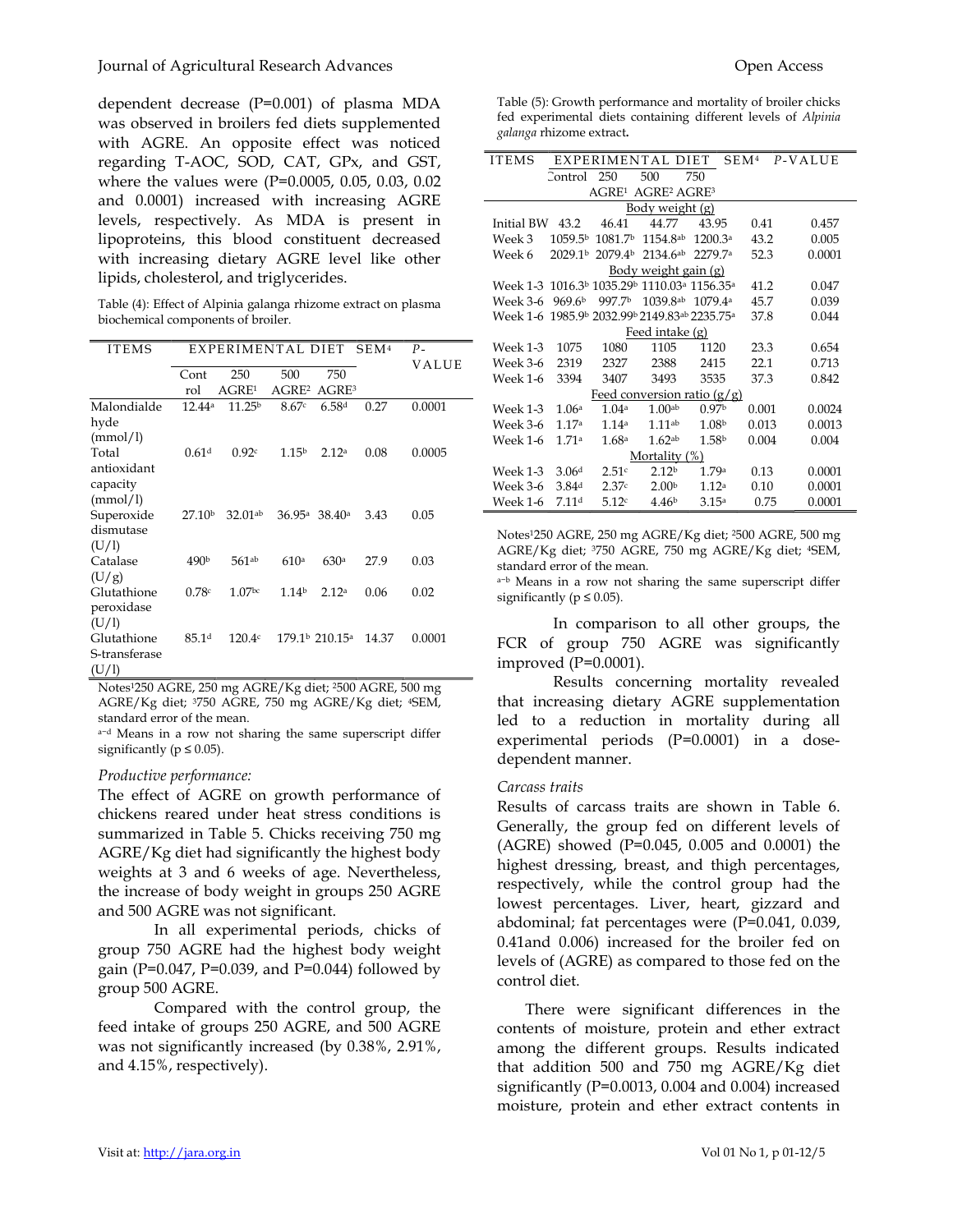breast meat compared to those fed on control and 250 mg AGRE/Kg diet, respectively. Moisture and ether extract contents of thigh meat were (P=0.004 and 0.003) increased in broiler fed on diets containing 500 and 750 mg AGRE/Kg diet as when compared with control and 250 mg AGRE/Kg diet, respectively. An opposite effect was noticed regarding protein content of thigh meat, where the values were ( $p \le 0.05$ ) decreased with 500 and 750 mg AGRE/Kg diet.

Table (6): Carcass traits of broiler chicks fed experimental diets containing different levels of Alpinia galangal rhizome extract

| <b>ITEMS</b>                                   | EXPERIMENTAL DIET  |                      |                    | 5EM <sup>4</sup>                                        | Р-   |        |  |  |
|------------------------------------------------|--------------------|----------------------|--------------------|---------------------------------------------------------|------|--------|--|--|
|                                                | Control            | 250                  | 500                | 750                                                     |      | VALUE  |  |  |
|                                                |                    | AGRE <sup>1</sup>    | AGRE <sup>2</sup>  | AGRE <sup>3</sup>                                       |      |        |  |  |
| Carcass characteristics and body organs $(\%)$ |                    |                      |                    |                                                         |      |        |  |  |
| Dressing                                       | 63.40 <sup>b</sup> | 64.42a               | 65.47 <sup>a</sup> | 66.95a                                                  | 0.51 | 0.045  |  |  |
| <b>Breast</b>                                  | 30.97 <sup>b</sup> | 34.25a               | 35.97 <sup>a</sup> | 36.91a                                                  | 0.15 | 0.005  |  |  |
| Thigh                                          | 25.33 <sup>b</sup> | 26.15a               | 26.97a             | 27.98 <sup>a</sup>                                      | 0.53 | 0.0001 |  |  |
| Liver                                          | 2.55 <sup>b</sup>  | 2.97 <sup>b</sup>    | 3.23a              | 3.27a                                                   | 0.08 | 0.041  |  |  |
| Heart                                          | 0.62 <sup>b</sup>  | $0.64$ <sup>ab</sup> | 0.66a              | 0.67a                                                   | 0.05 | 0.039  |  |  |
| Gizzard                                        | 1.98 <sup>b</sup>  | 2.29a                | 2.14 <sup>a</sup>  | 2.25 <sup>a</sup>                                       | 0.02 | 0.041  |  |  |
| Abdominal                                      | 1.99b              | 2.23a                | 2.37a              | 2.39a                                                   | 0.07 | 0.006  |  |  |
| fat                                            |                    |                      |                    |                                                         |      |        |  |  |
|                                                |                    |                      |                    | Chemical composition of meat on DM basis $\binom{0}{0}$ |      |        |  |  |
|                                                |                    |                      | <b>Breast</b>      |                                                         |      |        |  |  |
| Moisture                                       | 67.17 <sup>b</sup> | 6749b                | 68.15a             | 69.01a                                                  | 0.24 | 0.001  |  |  |
|                                                |                    |                      |                    |                                                         |      | 3      |  |  |
| Protein                                        | 22.71 <sup>b</sup> | 22.97 <sup>b</sup>   | 23.26 <sup>a</sup> | 23.81a                                                  | 0.21 | 0.004  |  |  |
| Ether                                          | 1.71 <sup>b</sup>  | 1.98b                | 2.09a              | 2.11a                                                   | 0.10 | 0.004  |  |  |
| extract                                        |                    |                      |                    |                                                         |      |        |  |  |
| <b>Thigh</b>                                   |                    |                      |                    |                                                         |      |        |  |  |
| Moisture                                       | 73.10 <sup>b</sup> | 73.12 <sup>b</sup>   | 74.21ª             | 74.87ª                                                  | 0.58 | 0.004  |  |  |
| Protein                                        | 20.18a             | 20.07a               | 19.71 <sup>b</sup> | 19.0 <sup>b</sup>                                       | 0.25 | 0.004  |  |  |
| Ether                                          | 2.11 <sup>b</sup>  | 2.31 <sup>b</sup>    | 2.54a              | 2.7a                                                    | 0.13 | 0.003  |  |  |
| extract                                        |                    |                      |                    |                                                         |      |        |  |  |

Notes1250 AGRE, 250 mg AGRE/Kg diet; 2500 AGRE, 500 mg AGRE/Kg diet; 3750 AGRE, 750 mg AGRE/Kg diet; 4SEM, standard error of the mean.

a−bMeans in a row not sharing the same superscript differ significantly ( $p \leq 0.05$ ).

# Discussion

Plasma biochemical components

Plasma proteins are part of the immune response where antibodies are made of albumin which is the major protein constituent of serum. The values found herein for total protein, albumin and globulin are similar to those cited by [41]. Plasma total protein and globulin of broilers fed 1.0% polyherbal feed premix diet was significantly ( $p \leq 0.05$ ) higher than those fed synthetic vitamin C 0.1 % and control diets as shown by [42]. Blood plasma glucose was observed to move down constantly with increasing dietary levels of AGRE in the present work. A blood glucose level on control (without

Alpiniagalanga L.) is almost the same with 250 AGRE, 500 AGRE, and 750 AGRE. According to [43], blood glucose will circulate in the blood and will stable in the bird, regardless of different dietary level. Much of this regulation is due to the interplay of many varieties of hormones, including glucagon, pancreatic polypeptide, insulin, and thyroxine. These hormones can regulate glucose metabolism. Usually, more than a third of glucose absorbed during a meal and is converted to lactate in the intestinal wall, buffering the peak influx.

Blood triglyceride levels on control (without AGRE) are higher than 250 AGRE, 500 AGRE, and 750 AGRE. According to [43] blood triglyceride levels is  $35.20 + 16.45$  mg/dL, while according to [44], the content of triglyceride is 27 mg/dL. Blood triglyceride levels in broiler decreased by adding AGRE, because of the phytochemical in AGRE, inhibit the formation of triglycerides compounds of the early work of glycerol-3-phosphate derived from glycerol, dihydroxy acetone phosphate (GPDH), and the NADH help to synthesize glycerol-3- phosphate for triglycerides and lowering the activity of glycerol-3-phosphate (GPDH) enzyme in the biosynthesis of triglycerides [45]. The active component of antioxidant flavonoids is 0.21%; it will inhibit the early stages of the reaction by release 1 hydrogen atom forming and reducing associated with one free radical. This bond will stabilize the radical peroxy that makes energy activity reduced, and finally, the content of triglycerides will decline [46]. Decreasing blood triglycerides also affected by saponins content for delaying the absorption of fat in the small intestine by inhibiting lipase activity, through the mechanism of binding triglyceride-and saponins in the intestinal lumen, and affects the metabolism of fat in the body [47].

Alpinia galangal rhizomes extract significantly ( $p \leq 0.01$ ) decreased the elevated levels of LDL ( $p \le 0.01$ ) and reduced ( $p \le 0.05$ ) levels of total lipids, where HDL levels were not significantly decreased. Comparable results were shown by [42]. Corresponded with the [48] reported that the levels of ginger diet reduce cholesterol, triglyceride (TG) and glucose. The phenolic compounds in AGRE were shown to be very effective in inhibiting the oxidation of LDL [49]. Moreover, [50] suggested that the high concentration of antioxidants might decrease lipid peroxidation and therefore reduce the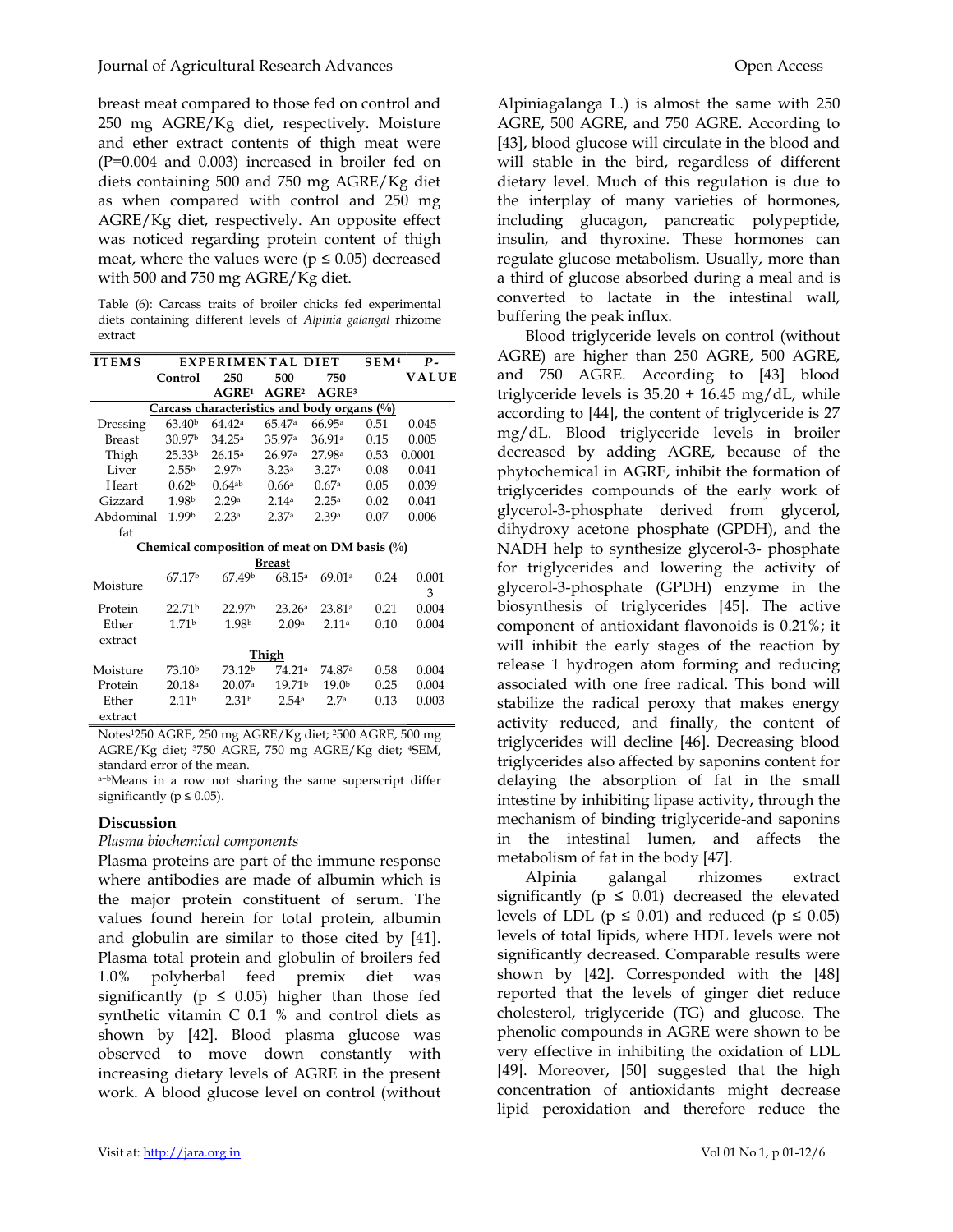serum concentration of triglycerides. In this respect, [41] studied the effect of different levels of turmeric rhizome extract (0.05, 0.1, 0.15 and 0.2%) on some blood parameters of laying hens a diet and this doses caused a significant decrease in blood LDL and cholesterol while the opposite trend was observed in HDL levels. Also, [51] in a study showed that using the 0.5% extracted ginger rhizome significantly decreased total cholesterol in broilers that are not consistent with these results.

## Biomarkers of antioxidant status

This result agrees with the conclusion of [52] who showed that serum MDA levels were lower when rats administration aqueous extracts of some traditional medicinal plants (including Camellia sinensis leaves, Carumcarvi seeds, Alpinia galangal rhizomes, Boswelliaserrata resins, and Cinchona officinalis bark). In the present study, the opposite effect was noticed regarding T-AOC, where the values were significantly increased with increasing AGRE levels. These results confirm that the antioxidant activity of flavonoid compounds in Alpinia galangal rhizomes is mainly due to their reduction-oxidation (redox) reactions and chemical structure [53].

Our results regarding antioxidant enzymes (SOD, CAT, GPx, and GST) are in good agreement with those of [42] who stated that in broilers a supplementation of polyherbal feed premix at 1.0g/ kg diet increased the activity of antioxidant enzymes significantly (such as SOD, GPx and CAT). Moreover, [54] noticed that adding ginger essential oil in diets of broilers at 150 mg/kg the total superoxide dismutase (TSOD) activity in liver increased vise verse Malondialdehyde (MDA) concentrations decreased compared to that in the control group, followed by those results which showed that there was no significant difference between experimental groups regarding glutathione peroxidize (Gpx), TSOD and catalase (CAT) enzymes in red blood cells under heat stress. Furthermore, the latter authors added that Alpinia galangal rhizomes polyphenols are active compounds which are involved in the control of redox homeostasis in chickens during aging. The importance of these antioxidant enzymes is due to their involvement in the clearance of superoxide and H2O2 to maintain the structure and function of biological membranes [55]. SOD plays a role in an antioxidant defense system [56].

Costa et al., [57] reported that Alpinia galangal was effective in converting the oxidized glutathione into reduced glutathione and in removing H2O2 created by oxidative stress. Flavonoids make a great contribution to the antioxidant activity of AGRE due to their effect in free radicals' elimination [58]. It seems that flavonoids from AGRE possess a significant antioxidative activity. The antioxidant constituents of AGRE comprise mainly compounds with phenolic hydroxyl groups and double bonds including tannins, flavonoids, and unsaturated fatty acids and phenolic contents, including that phenolics are the dominant antioxidant constituents of AGRE [59]. They added that polyphenolic compounds can clean off the free radicals and reduce the membrane lipid peroxidation, so they can reduce the occurrence of free radical-related diseases.

# Productive performance

High ambient temperature decreases growth performance, possibly because of excessive reactive oxygen species that oxidize and destroy cellular biological molecules, inhibit some ATPase activities and finally cause a variety of impairments to intestinal tissues [60]. Additionally, Stress in broilers results in a decline in body weight, feed intake, and overall feed efficiency. However, supplementation of antioxidants along with the basal diet has been scientifically well proven to improve growth and performance in birds [61]. In the present study, a progressive increase in body weight was observed with increased levels of AGRE. The improvements in body weight amounted at 6 weeks of age to 2.48%, 5.2% and 12.35% for groups 250 AGRE, 500 AGRE, and 750 AGRE, respectively. The present results agree with experiments in rabbits reported by [62], where AGRE was incorporated up to 1.0 g/kg diet without impairing performance. Furthermore, [63], confirmed that polyphenols present in

Alpiniagalanga (L.) was absorbed in sufficient levels to contribute and modulate the antioxidant activity in broiler chickens. [6], proved that antioxidant activity, total phenolic, and total flavonoid, 2-Propenoic acid, phthalic acid, palmitic acid, sandaracopimaradiene, oleic acid, octadecanoic acid, 2-[2-(4-nonylphenoxy) ethoxy] ethanol and glycidyl stearate were the major constituents of methanol extract of Kaempferia galanga rhizome. This result is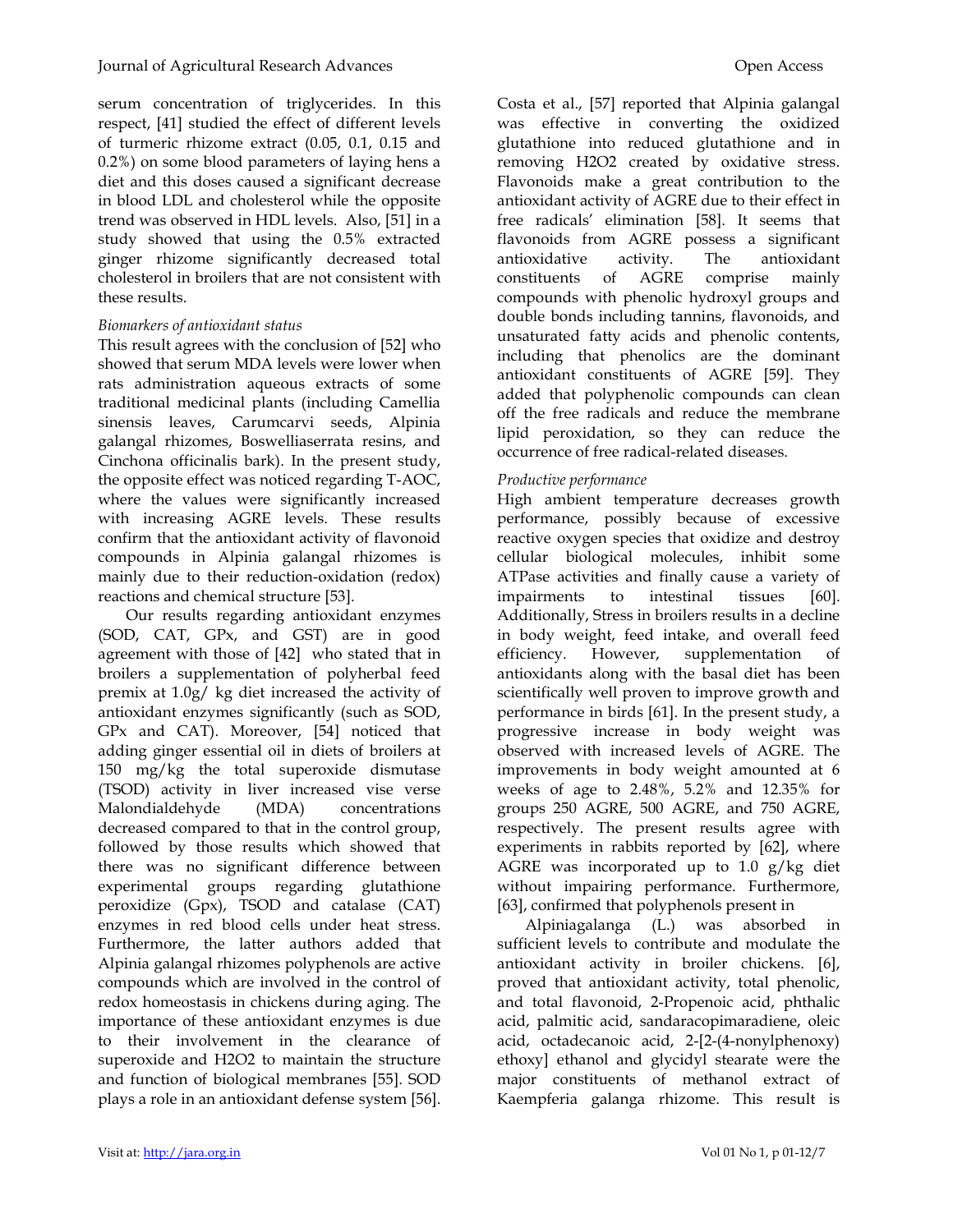consistent with findings of [64] in broilers, where no growth depressions were observed after supplementing diets with grape polyphenols. These components present in the AGRE stimulate digestive enzymes and improves overall digestion and thus leads to increased body weight. It has been established that ginger in the diet stimulates lactic acid bacteria and reduces pathogenic bacteria such as coliforms, mesophilic aerobics, and Escherichia coli, thereby improving the absorption of nutrients leading to better bird weight [65]. Or maybe due to a lower ability galangal's to enhance insulin sensitivity [66]. In the study of [67], indicated that the morphometry of the jejunum as length and width of villi was improved by an additional 1 percent ginger in the broiler diet, which increases the absorbent surface area of the intestine and thus increases the absorption capacity, resulting in a higher gain in body weight.

The results are consistent with those of [67] who stated that body weight gain (g/bird) was found to be higher in garlic and ginger supplemented group than control and garlic and ginger mixture supplemented group. The same results were found by [68] when testing addition turmeric (Curcuma longa) to broiler chickens diets.

In the study of [61], found an increased gain in body weight in polyherbal feed premix (O. Sanctum (leaves), Terminalia chebula (fruit), P. emblica (fruit and leaves), W. Somenifera (root), and Shilajit) supplemented group compared to a control group broilers below heat stress. Also, [69, 70] observed that compared to a control group, birds supplemented by Stresroak (polyherbal formulation) showed increased body weight gain.

It has shown that the smell and/or taste of AGRE do not adversely affect the palatability of feed in broiler diets. In the other study, [71] reported that adding a mixture of medicinal plant extracts on broiler feed intake was reduced significantly compared to the control group.

In this connect [72] said that ginger extract 1% of the total treatment period showed the best feed conversion ratio so was the lowest. In the study [73], with turmeric and among treatments reported significant conversion factor. Kamel [74] reported that the feed conversion ratio improved by adding plant extracts. In the study [75], reported that adding turmeric and Aloro saw a significant effect on FCR.

## Carcass traits

Supplementation of AGRE as a source of natural antioxidants under conditions of oxidative stress (where the production of free radical increases dramatically) prevents damage to major organs and systems and is economically justified [65], so in our experiment dressing weights in groups 250 AGRE, 500 AGRE, and 750 AGRE were significantly increased by 1.61%, 3.26%, and 5.6%, respectively. These results are in agreement with results of [43], where among all measured carcass traits of rabbits a dietary AGRE supplementation of 0.5% and 1.0% AGRE increased ( $p \le 0.05$ ) only carcass weight, dressing percentages, and carcass cuts. Furthermore, the presented results are in agreement with investigations on broilers.

For instance, [20] found that AGRE supplementation affects the carcass traits and the relative lengths of large intestine and caeca of broiler chickens under heat stress. However, these results were contrary to [72] reported that addition 1.5% of extracted ginger in broiler diets effect on the percentage of abdominal fat and thigh compared to control. In the study, [76], reported that adding 0.5 percentage of turmeric root extract to the diet caused a significant decrease in the relative weight of abdominal fat. We disagree with the trial and the trial [75].

# Conclusion

The findings of this study demonstrated that dietary supplementation of AGRE at 250, 500 and 750 mg/kg improved growth performance, antioxidant status and reduced the mortality of broilers. Moreover, AGRE has a high antioxidant capacity or is an efficient free radical scavenger which is related to the presence of a mixture of polyphenolic compounds with good antioxidant properties especially for heat-stressed broilers. In the present study on broilers, the best results were obtained supplementing 750 mg AGRE/kg diet.

# Ethical approval

All procedures performed in studies involving animals were in accordance with the ethical guidelines for the animal.

Conflict of interest: None declared.

# References

[1] Kapetanov M, Pajić M, Ljubojević D and Pelić M (2015). Heat stress in poultry industry.Arh. Vet. med., 8(2): 87 – 101.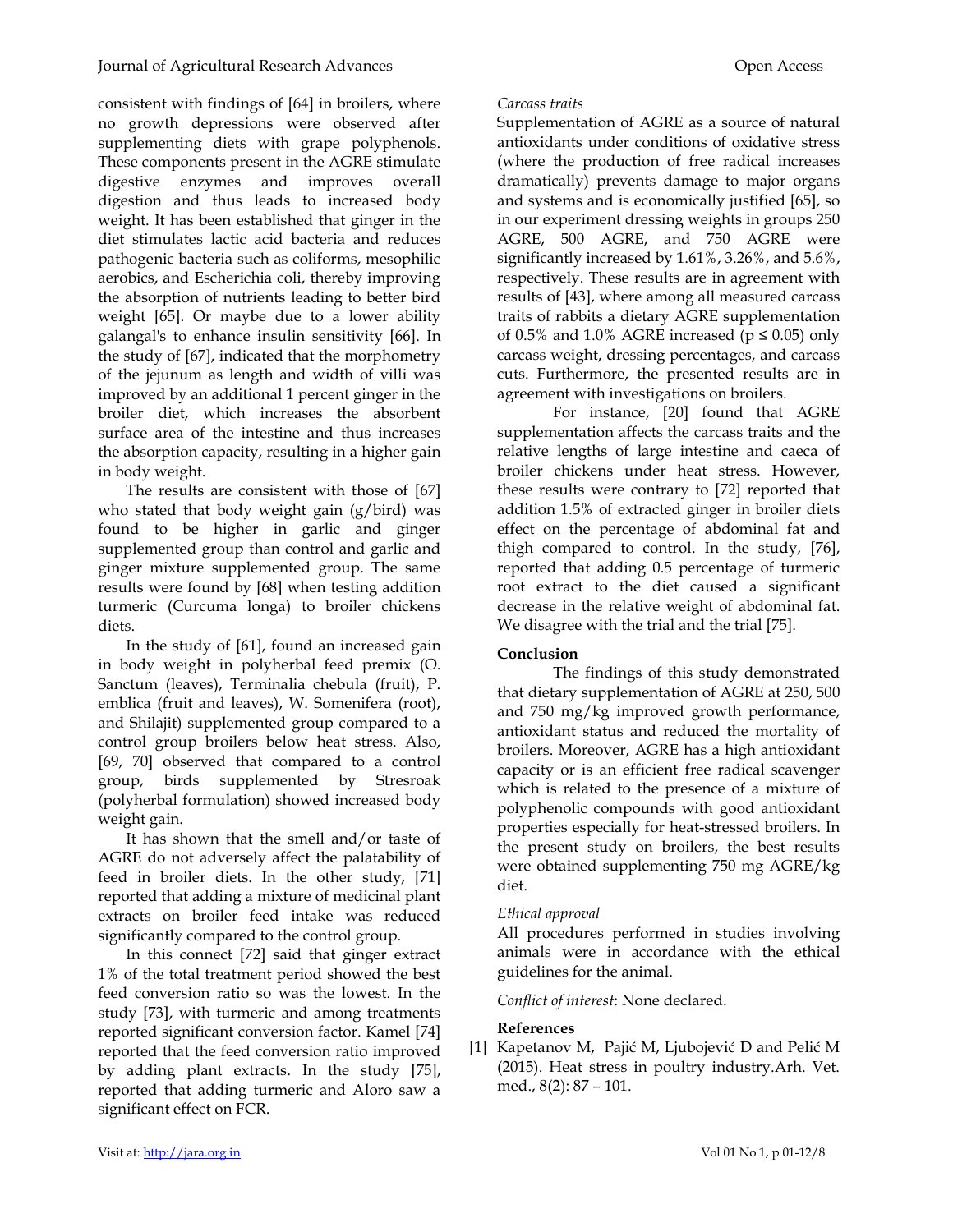- [2] Quinteiro-Filho WM, Ribeiro A, Ferraz-de-Paula V, Pinheiro ML, Sakai M, As LR, Ferreira AJ and Palermo-Neto J (2010). Heat stress impairs performance parameters, induces intestinal injury, and decreases macrophage activity in broiler chickens. Poult. Sci., 89(9): 1905–1914.
- [3] Quinteiro-Filho WM, Gomes AV, Pinheiro ML, Ribeiro A, Ferraz-de-Paula V, Astolfi-Ferreira CS, Ferreira AJ and Palermo-Neto J (2012). Heat stress impairs performance and induces intestinal inflammation in broiler chickens infected with Salmonella Enteritidis. Avian Pathol., 41(5): 421– 427.
- [4] Eumkeb G, Siriwong S, Phitaktim S, Rojtinnakorn N and Sakdarat S (2011). Synergistic activity and mode of action of flavonoids isolated from smaller galanga and amoxicillin combinations against amoxicillin-resistant Escherichia coli. J. Appl. Microbial., 112(1): 55–64.
- [5] Al-Adhroey, Abdulelah H, Nor Zurainee M, Al-Mekhlafi, Hesham M, Mahmud Rohela (2010). Median Lethal Dose, Antimalarial Activity, Phytochemical Screening and Radical Scavenging of MethanolicLanguasgalanga Rhizome Extract. Mol., 15 (11): 8366–8376.
- [6] Ali H, Yesmin R, Satter MA, Habib R and Yeasmin T (2017). Antioxidant and antineoplastic activities of methanolic extract of Kaempferiagalanga Linn. Rhizome against Ehrlich ascites carcinoma cells. J. King Saud Uni.-Sci., 30(3): 386-392.
- [7] Tang W and Eisenbrand G (1992). Chinese drugs of plant origin: chemistry, pharmacology and use in traditional and modern medicine. Springer Verlag: Berlin.
- [8] Charles DJ, Simon JE and Singh NK (1992). Bio Active Principles/Chemical Constituents- The essential oil of AlpiniagalangaWilld, J Essen Oil Res., 4(1): 81-82.
- [9] Jirovetz L, Buchbauer G, Shafi MP and Leela NK (2003). Analysis of the essential oils of the leaves stems, rhizomes and roots of the medicinal plant Alpiniagalanga from southern India. Acta Pharm. (Zagreb, Croatia), 53(2): 73–81.
- [10] Ly TN, Yamauchi R, Shimoyamada M and Kato K (2002). Isolation and structural elucidation of some glycosides from the rhizomes of smaller galanga (AlpiniaofficinarumHance). J. Agri. Food Chem., 50(17): 4919–4924.
- [11] Tao L, Wang ZT, Zhu EY, Lu YH and Wei DZ (2006). HPLC analysis of bioactive flavonoids from the rhizome of Alpiniaofficinarum. S. Afr. J. Bot., 72(1): 163–166.
- [12] Zhao L, Liang JY, Zhang JY, Chen Y (2010). A novel diarylheptanoid bearing flavonol moiety from the rhizomes of AlpiniaofficinarumHance. Chin. Chem. Lett., 21(2): 194–196.
- [13] Li J and Xu JG (2015). Studies on Extraction Process of Total Polyphenols from Galanga (AlpiniaofficinarumHance) Rhizomes.Asian J. Agri. Food Sci., 3 (6).713-717.
- [14] Kambar K, Vivek MN, Prashith KTR and Raghavendra HL (2014). Antimicrobial and radical scavenging activity of leaf and rhizome extract of Alpiniagalanga (L.) Willd (Zingiberaceae). Int. J. Drug Dev. and Res., 6 (1): 239-247.
- [15] Fuloria NK and Fuloria S (2012). Isolation of βsitosteroldiarabinoside from rhizomes of Alpiniagalanga.World Aca. Sci., Eng. Tech., 6(12): 676-678.
- [16] Jaju SB, Indurwade NH, Sakarkar DM, Fuloria NK, Ali MD and Basu SP (2010). Isolation of βsitosteroldiglucosylcaprate from Alpiniagalanga.Pharmaco. Res. 2(4): 264-266.
- [17] Jaju SB, Indurwade NH, Sakarkar DM, Fuloria NK, Ali MD, Das S and Basu SP (2009). Galangoflavonoid isolated from rhizome of Alpiniagalanga (L) Sw (Zingiberaceae). Trop. J. Pharmace. Res. 8(6): 545-550.
- [18] Chudiwal AK, Jain DP and Somani RS (2010). Alpiniagalanga Willd- An overview on phytopharmacological properties. Indian J. Nat. Prod. Reso., 1(2):143-149.
- [19] Andriyanto FA, Aripin DN, Nugraheni P, Suryanata GH, Arif R, Pristihadi DN, Mustika AA and Manalu W (2016). Improved Productivity and Health Performances of Broiler Chickens Administered with Jamu Ginger, Curcuma and Turmeric. Inter. J. Poult, Sci., 15(12): 487-492.
- [20] Valenzuela-Grijalva NV, Pinelli-Saavedra A, Muhlia-Almazan A, Domínguez-Díaz D and González-Ríos H (2017). Dietary inclusion effects of phytochemicals as growth promoters in animal production. J. Anim. Sci. Tech., 59(1): 8.
- [21] NRC (1994). Nutrient Requirements of Poultry. 9th Rev. Edn., National Academy Press, Washington, DC., USA., ISBN-13: 978- 0309048927, Pp: 176.
- [22] LPHSI (1990). Livestock and Poultry Heat Stress Indices Agriculture Engineering Technology Guide. Clemson University, Clemson, SC 29634, USA.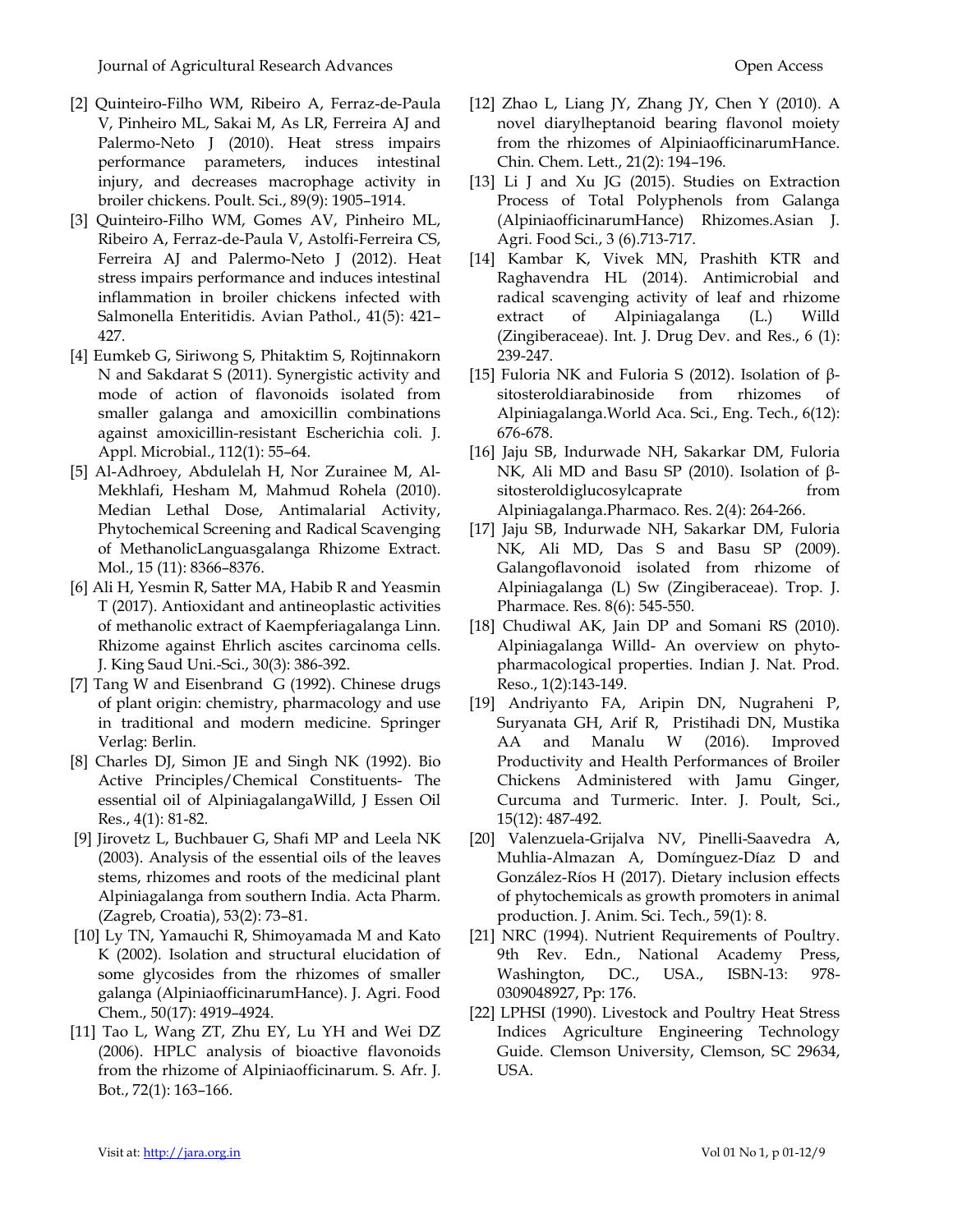- [23] Macedonia R (2005). In vitro antioxidant activity of some Teucrium species (Lamiaceae).Acta Pharm. 55:207–214.
- [24] AOAC (2005). Official Methods of Analysis. 18th Edn., Association of Official Analytical Chemists, Washington, DC., USA.
- [25]Orsonneau JL, Douet P, Massoubre C, Lustenberger P and Bernard S (1989). An improved pyrogallol red-molybdate method for determining total urinary protein.Clin Chem. 35(11): 2233–2236.
- [26] Doumas BT, Watson WA, Biggs HG (1971). Albumin standards and the measurement of serum albumin with bromcresol green. ClinChemActa. 31(1): 87–96.
- [27] Trinder P (1969). Determination of glucose in blood using gluco-seoxidase with an alternative oxygen acceptor. Ann ClinBiochem. 6(1): 24–27.
- [28]Lopez-Virella MF, Stone P, Ellis S and Colwell JA (1977). Cholesterol determination in high-density lipoproteins separated by three different methods.Clin Chem. 23(5): 882–884.
- [29]Wahlefeld AW (1974). Triglycerides determination after enzymatic hydrolysis. In: Bergmeyer H.U., (ed). Methods of enzymatic analysis. New York (NY): Academic Press; pp. 1831–1835.
- [30]Frings CS and Dunn RT (1970). A colorimetric method for determination of total serum lipids based on the sulfo-phospho-vanillin reaction.Am J ClinPathol. 53(1): 89–91.
- [31] Chiu DTY, Stults FH and Tappel AL (1976). Purification and properties of rat lung soluble glutathione peroxidase. Biochim Biophys Acta. 445(3): 558–566.
- [32] Misra HP and Fridovich I (1972). The role of superoxide anion in the autoxidation of epinephrine and a simple assay for superoxide dismutase. J Biol Chem. 247(10): 3170–3175.
- [33] Koracevic D, Koracevic G, Djordjevic V, Andrejevic S and Cosic V (2001). Method for the measurement of antioxidant activity in human fluids.J ClinPathol. 54(5): 356–361.
- [34] Habig WH, Pabst MJ and Jakopy WB (1974). Glutathione S-transferases.The first enzymatic step in mercapuric acid formation. J Biol Chem. 249(22): 7130–7139.
- [35] Aebi H (1984). Catalase in vitro.Meth.Enzymol. 105:121–126.
- [36] Mattila P, Astola J and Kumpulainen J (2000). Determination of Flavonoids in Plant Material by HPLC with Diode-Array and Electro-Array

Detections. J. Agric. Food Chem., 48 (12): 5834– 5841.

- [37] Goupy P, Hugues M, Boivin P and Amiot MJ (1999). Antioxidant composition and activity of barley (Hordeumvulgare) and malt extracts and of isolated phenolic compounds. J. Agric. Food Chem., 48(12): 5834-5841.
- [38] Lee JY, Hwang WI and Lim ST (2004). Antioxidant and anticancer activities of organic extracts from Platycodongrandiflorum A. De Candolle roots. J Ethnopharmacol., 93(2-3): 409– 415.
- [39] SAS (2001). SAS/STAT User's Guide.Version 6, 5th (Edn.), SAS Institute Inc., Cary, NC.
- [40] Duncan DB (1955). Multiple range and multiple F-tests.Biometrics. 11(1): 1–42.
- [41] Ganong WF (2005). Review of medical physiology. 22nd Edn. New York (NY). McGraw-Hill Companies. ISBN: 978-0-07-160568-7.
- [42] Sujatha V, Korde JP, Sunil K, Maini RS, Ravikanth K and Rekhe DS (2010). Amelioration of heat stress induced disturbances of the antioxidant defense system in broilers. J. Vet. Med. Anim. Heal., 2(3): 18-28.
- [43] Lovita A (2013). Effects of Sweet Citrus (Citrus sinensis) Waste Flour in Rations on Broiler Triglyceride and Blood Glucose. Fakultas peternakan.UniversitasPadjadjaran. Sumedang.
- [44] Sunarto O (2012). Effect of feed rationing on blood glucose and plasma triglycerides broiler chickens. Faculty of Animal Husbandry Universitas Padjadjaran. Bandung.
- [45] He ML, Yang WZ, You JS, Chaves AV, Mir PS, Benchaar C and McAllister TA (2009). Effect of Garlic Oil on Fatty Acid Accumulation and Glycerol- 3-Phosphate Dehydrogenase Activity in Differentiating Adipocytes. Asian-Aust. J. Anim. Sci. 22(12): 1686-169.
- [46] Reynertson KA (2007). Phytochemical Analysis of Bioactive Constituens from AdibleMyrtaceae Fruit.Disertasi.University of New York.
- [47] Morehouse LA, Bangerter FW, DeNinno MP, Inskeep PB, McCarthy PA, Pettini JL, Savoy YE, Sugarman ED, Wilkins RW, Wilson TC, Woody HA, Zaccaro LM and Chandler CE (1999). Comparison of synthetic saponin cholesterol absorption inhibitors in rabbits: evidence for a non-stoichiometric, intestinal mechanism of action. J Lip. Res., 40(3): 464-474.
- [48] Mohamed AB, Al-Rubaee MAM and Jalil AG (2012). Effect of Ginger on performance and Blood Serum Parameters of Broiler. Inter. J. Poult. Sci., 11(2): 143-146.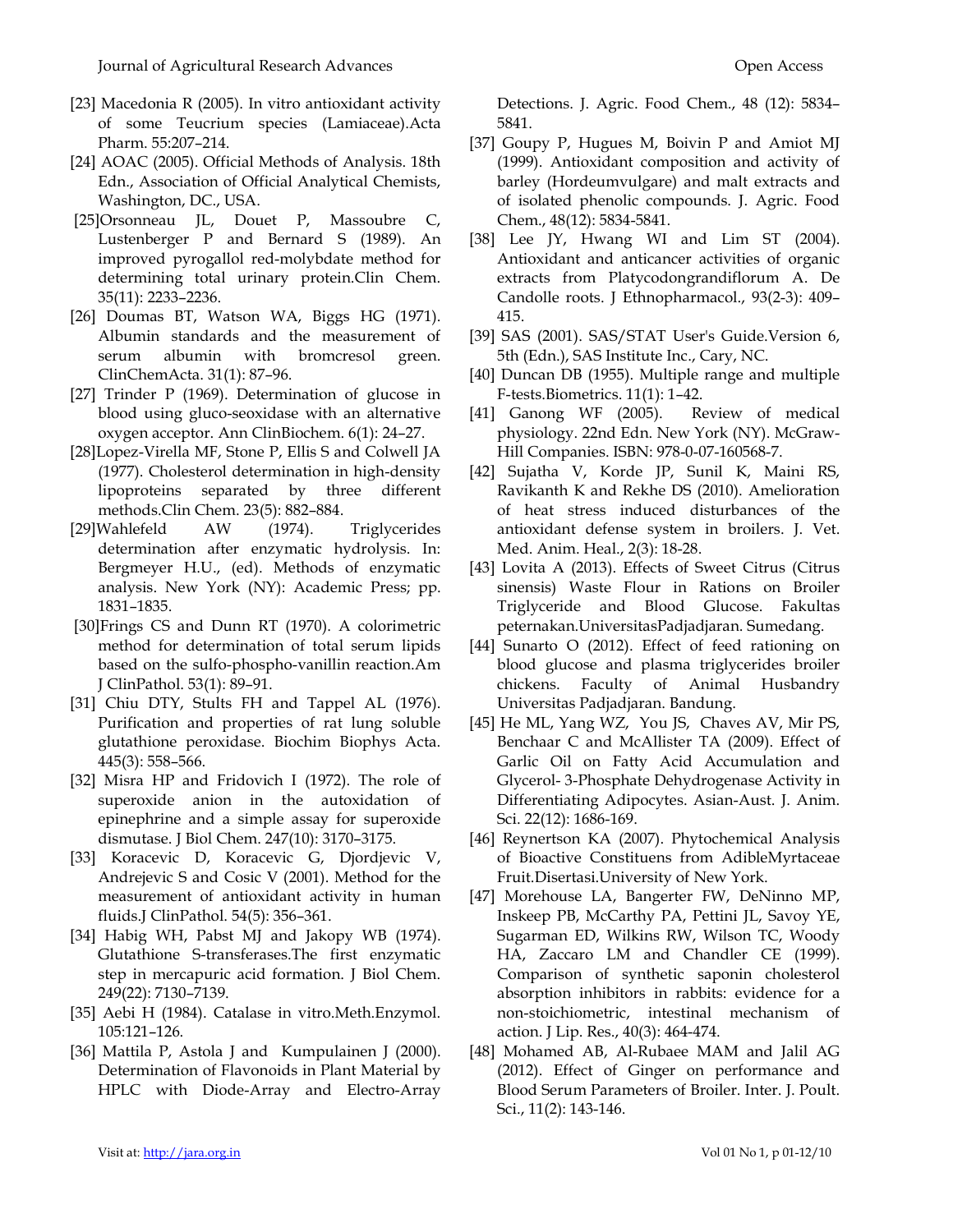- [49] Teissedre PL and Waterhouse AL (2000). Inhibition of oxidation of human low - density lipoproteins by phenolic substances in different essential oils varieties. J Agric Food Chem. 48(9): 3801–3805.
- [50] Akbari M and Torki M (2014). Effects of dietary chromium picolinate and peppermint essential oil on growth performance and blood biochemical parameters of broiler chicks reared under heat stress conditions. Int J Biometeorol. 58(6): 1383–1391.
- [51] Zhang GF, Yang ZB, Wang Y, Yang WR, Jiang SZ and Gai GS (2009). Effects of ginger root (Zingiberofficinale) processed to different particle sizes on growth performance, antioxidant status, and serum metabolites of broiler chickens. Poult. Sci. 88(10): 2159-2166.
- [52] Abdulmajeed NA (2011). Therapeutic ability of some plant extracts on aflatoxin B1 induced renal and cardiac damage. Arabian J Chem., 4(1): 1–10.
- [53] Al-Snafi AE (2015). Therapeutic properties of medicinal plants: a review of plants with antioxidant activity (PART 1). Int. J. Pharm. Ther., 6(3): 159-182.
- [54] Habibi R, Sadeghi G and Karimi A (2014). Effect of different concentrations of ginger root extract and its essential oil on growth performance, serum metabolites and antioxidant status in broiler chicks under heat stress. Br Poult Sci. 2014; 55(2):228-37.
- [55] McCord JM (2000). The evolution of free radicals and oxidative stress.Am J Med. 108(8): 652–659.
- [56] Khan MA (1999). Chemical composition and medicinal properties of Nigella sativa Linn. Inflammopharmacol. 7:15–35.
- [57] Costa LB, Tse MLP and Miyada VS (2007): Herbal extracts as alternatives to antimicrobial growth promoters for newly weaned piglets. Rev. Bras. deZootec. 36 (3), 589-595.
- [58] Suo JL, Peng Y, Zhang ZY and Wang ML (2009). Studies on the optimum extraction and antioxidative activity of total flavonoids from Punicagranaturn leaves.Biotechnology. 19:63–65.
- [59] Surveswaran S, Cai YZ, Corke H and Sun M (2007). Systematic evaluation of natural phenolic antioxidants from 133 Indian medicinal plants. Food Chem. 102(3): 938–953.
- [60] Liu HW, Dong XF, Tong JM and Zhang Q (2011). A comparative study of growth performance and antioxidant status of rabbits when fed with or without chestnut tannins under high ambient temperature.Anim Feed Sci Technol. 164(1-2): 89– 95.
- [61] Sahin K, Onderci M, Sahin N, Gursu MF and Kucuk O (2003). Dietary vitamin C and folic acid supplementation ameliorates the detrimental effects of heat stress in Japanese quail. J. Nutr. 133(6): 1882-1888.
- [62] Ibrahim ShAM, Omer HAA, Ali FAF and El-Mallah GM (2011). Performance of Rabbits Fed Diets Containing Different Levels of Energy and Lesser Galangal (AlpiniaOfficinarum). J Agri. Sci., 3(4): 241-253.
- [63] Das A and Santhy KS (2015). Free Radical and Antioxidant Properties of Alpinia Galanga (L.)Willd.Int J Pharm Bio Sci., 6(4): 378 – 385.
- [64] Viveros A, Chamorro S, Pizarro M, Arija I, Centeno C and Brenes A (2011). Effects of dietary polyphenol rich grape products on intestinal microflora and gut morphology in broiler chicks. Poultry Sci. 90(3): 566–578.
- [65] Srividya AR, Dhanabal SP, Misra VK and Suja G (2010). Antioxidant and Antimicrobial Activity of Alpinia officinarum. Indian J Pharm Sci., 72(1): 145-8.
- [66] Talpur N, Echard B, Ingram C, Bagchi D and Preuss H (2005). Effect of a novel formulation of essential oils on glucose-insulin metabolism in diabetic and hypertensive rats: a pilot study. Diabetes ObesMetab, 3, 7 (2): 193-199.
- [67] Karangiya VK, Savsani HH, Patil SS, Garg DD, Murthy KS, Ribadiya NK and Vekariya SJ (2016). Effect of dietary supplementation of garlic, ginger and their combination on feed intake, growth performance and economics in commercial broilers. Vet. World, 9 (3): 245-250.
- [68] Sethy K, Swain P, Behera K, Nayak SM, Barik SR, Patro P and Meher P (2016). Effect of turmeric (curcuma longa) supplementation on growth and blood chemistry of broilers.ExplorAnim Med Res., 6(1): 75-79.
- [69] Mujeeb Ather MA (1995). Efficacy of herbal immunomodulator against aflatoxicosis in broiler chicken. J. Thermal Biol., 29(1): 55-61.
- [70] Pradhan NR (1995). Effect of Stresroak performance of broilers.Ind. J. Poult. Sci. 30(1): 82-84.
- [71] Cabuk M, Bozkurt M, Alcicek A, Akbas Y and Kuucukyilmaz K (2006). Effect of a herbal essential oil mixture on growth and internal organ weight of broilers from young and old breeder flocks. South African J. Anim .Sci . 36(2): 35-41.
- [72] Barazesh H, Pour MB, Salari S and Abadi TM (2013). The effect of ginger extract on performance, carcass characteristics and blood